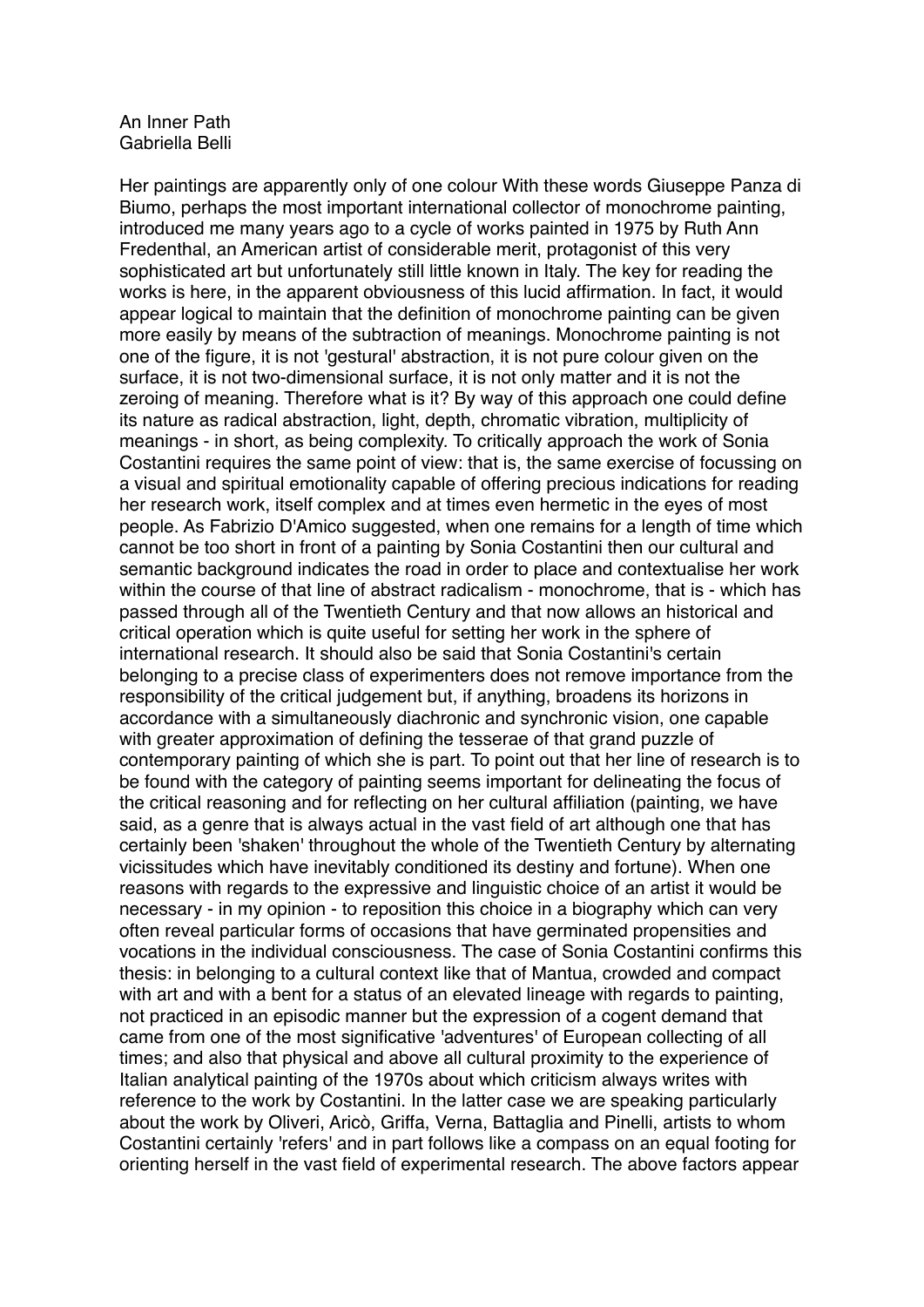as being two 'hinges' that delimit her excellent network of relations and cultural models when precisely in the opening years of the 1980s her work began to define itself as a profession, a craft, a primary existential need to which to dedicate her entire life and attention. And yet other experiences should certainly be brought into play in order to understand the exegesis of Costantini's monochrome painting, experiences more removed in time but which on a par with those indicated above with even greater accent and consequence filter her extremely personal interpretation of carrying out painting.

All the others are pupils.

It is to the painting created in America in the later post-war period that we should certainly look in order to understand the course of Costantini's monochrome vicissitudes, without disturbing Kasimir Malevich who in 1918 exhibited White on White, perhaps the maximum example of the radical rejection of the sign of all time, as Malevich himself explained: "As soon as we address the instruments of our intelligence to the objects of the material world these are broken; the highest point of intelligence, the most profound, the most vast and the most distant is breakage". Or a certain zeroing of sense which derives from Dadaist poetics and in primisfrom the experimentations by Duchamp and from his firm desire to substitute painting-painting with the painting-idea. From among others, including giants of the importance of the Swiss migrant to America, Joseph Albers, the Latvian painter Marc Rothko or the New York artist Barnett Newman, two names seem to be particularly important due to their refractivity on the work of the artist from Mantua. On the one hand there is undoubtedly Ad Reinhardt and his subliminal monochrome painting while, on the other, we have Robert Ryman with his white canvases, new realities of the world. Born in 1913, in his painting between the two World Wars Ad Reinhardt experimented the search for a totally American path, capable of expressing identity values that freed creativity from European influence. From the very beginning he showed his inclination for an abstract sign painting (in certain ways in debt to Indian decorative art and also to a somewhat Oriental influence). Closer to the Color Field Paintingof Newman, Rothko and Still, in his research he acted by way of subtraction, gradually eliminating the image, the drawing and finally the colour, in this way aspiring to the absolute in painting. As he wrote in 1957: "Art can only be defined as exclusive, negative, absolute and timeless".

His paintings do not contain a search/research tending to what he himself ironically defined as the 'transcendental absurd' of the abstract expressionists but certainly the absolute purity achieved by his painting transforms them into real icons of that nonobjectivity, rarefied and essential, that was to become one of the most important elements to pass from the New York School to the period of the minimalists. Although what we are interested here in bringing to the centre of the reflection treating the cultural models which have influenced the history of European monochrome painting is the "Reinhardt case, as seen by Barbara Rose in her fundamental book entitled Autocritique: essay on art and anti-art 1963-1987 She in fact writes: "There is no doubt that his is classical art (perhaps with mystical nuances) and there is no doubt that it is abstract and that more precisely it is abstract painting". Therefore, going by these annotations, Ad Reinhardt in the systematic reduction of every object element prefigures a classical symmetry - the square format of his canvases is also proof of this thesis - whose expression is a flat monochrome painting and yet one differentiated in the tones and texture, to the point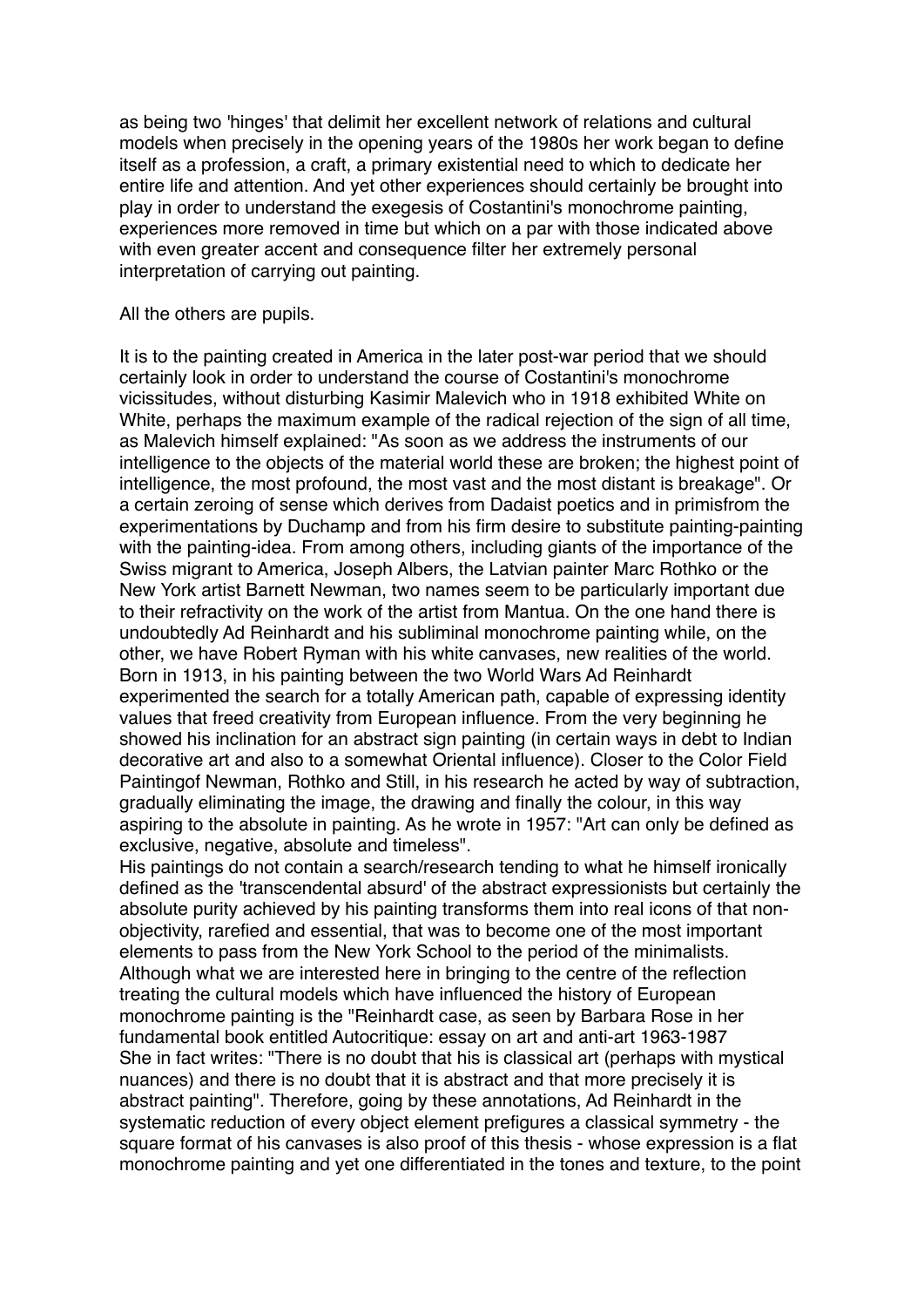of revealing to a little less than subliminal perception that cruciform geometry of the geometrical planes which mark his surfaces. Although while Ad Reinhardt's chromatism is limited to a dark, greyish matter which rejects whatever emotional seduction of colour in favour of an absolute abstraction, it is evident that his lesson soon became the mental condition for the person who wanted to follow a new path in the field of painting by exploring every excess and taking experiments to the extreme limit of expressive possibilities, all within a 'frame' of symmetry and measure that curiously once again led his example to the 'mould' of European semantics. It was instead thanks to Robert Ryman if the course of monochrome painting found a new expressive vein, in certain respects still concretist although also spiritualist. Born in 1930, Ryman achieved critical success at the beginning of the 1960s together with many acclaimed artists of Minimal Artsuch as Agnes Martin, Brice Marden and Robert Mangold. Differing from Ad Reinhardt who did not concentrate on the chromatic variability of his paintings, Ryman 'pledged allegiance' to white, initiating a profound interest for monochromatic experimentation understood, however, not as the zeroing of meanings (Malevich), of conceptualism (Duchamp) or the absoluteness of painting (Reinhardt) but as the search for the essence of painting.

Besides the canvas he also experimented with new and also anomalous materials like steel and aluminium which were added to those traditionally used such as paper, the canvas or cardboard. Similarly and indifferently, he also used new media for painting such as opaque enamel and acrylic colours, all of which aimed at perceiving painting as place of the infinite, of new expressive possibilities. His attention at the time was above all attracted by the very physicalness of painting, therefore removed from a programmed or conceptual vision which referred the final meaning of the painting to something other. His painting is severe and rigorous while at the same time being extremely visually seductive in its results. It was the internal syntax of the painting which in his experiments interested him most, even in his large works that characterise some of his important works of environmental art. Paradoxically, his is a "realist" painting which produces and creates a new object in space. As Giuseppe Panza di Biumo wrote regarding Ryman: "The creation of abstract art does not eliminate realism but upsets its importance"(and, we could add, its meaning). Square and white surfaces are the instruments of a personal construction of the world which Ryman transmitted to the younger generations, to those who like himself want a confrontation with the physical and mental exercise of the monochrome. Between these two 'masters' - and therefore at the crossroads of an absolute experience of painting and a research regarding essence - one by definition finds the array of contemporary painters who have chosen monochrome painting as their field of observation and principal identification of a personal existential path. Sonia Costantini forms part of this group - in fact, she belongs to the youngest generation. Behind her there are certainly the experiments of some of the aforementioned Italian painters of analytical art although I think that her work, due to its coherence and quality, can easily be compared to that group of American artists which 'arrived' in Italy during the 1980s thanks to the interest and passion of Giuseppe Panza di Biumo. In particular I am talking Stuart Arends, Ruth Ann Fredenthal, David Simpson, Michael Rouillard, Winston Roeth and Phil Sims, all artists who employed monochrome albeit with different sensitivity and diverse technical means. Certainly for Sonia Costantini, professionally 'born' precisely at the beginning of the 1980s and is a number of years younger with respect to these American artists just listed, the immersion in this practice has meant a very original placing, even if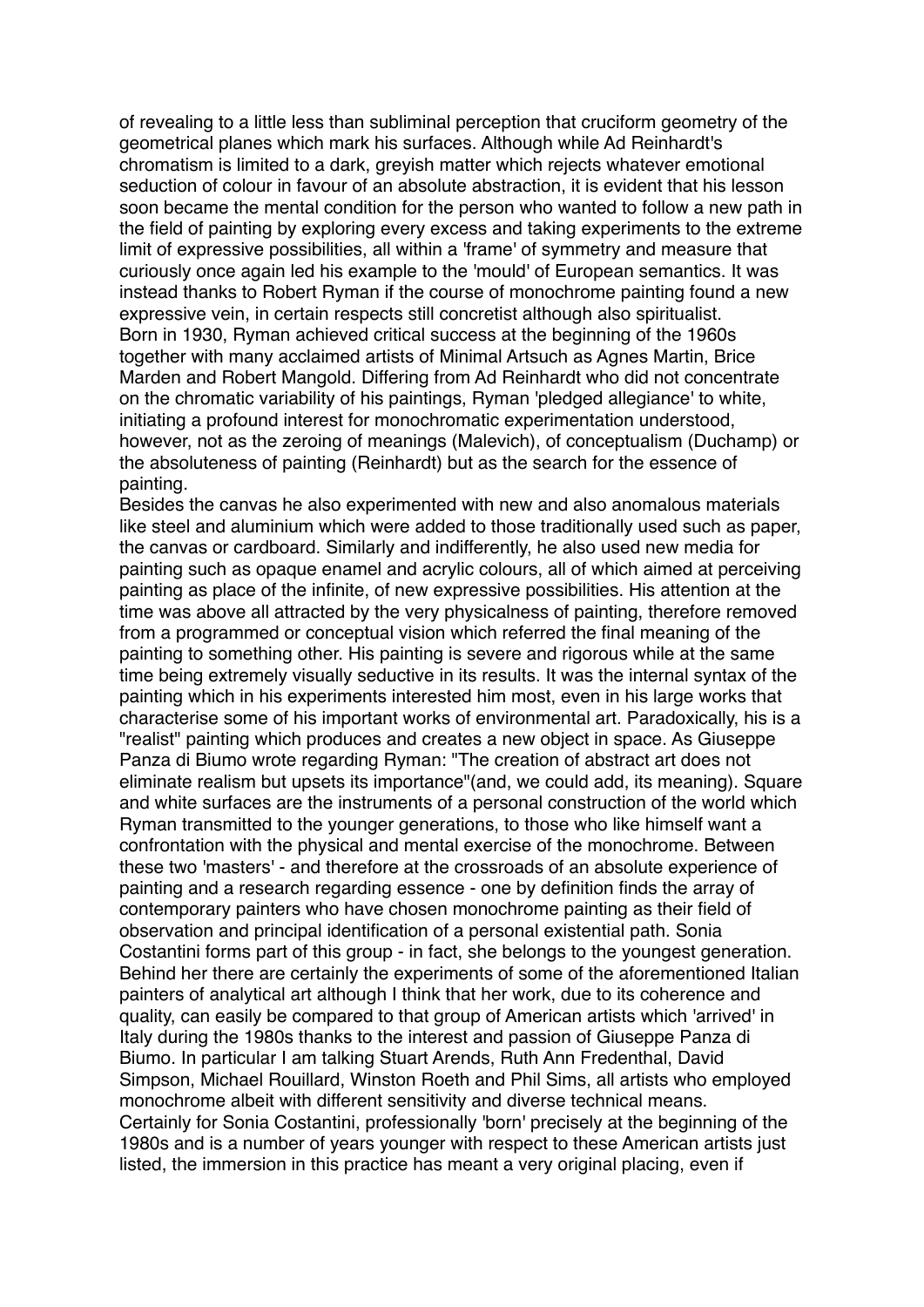marginal at the same time vis-à-vis the currents present in Italy at the time. Only by way of example, let us remember the so-called 'poverism' of some artists in the rear of the great formation of the 1960s and 1970s, the new figuration of the Transavanguardia and the conceptual (all offspring of Duchamp) which nurtured the enthusiasm of the generation born in the 1980s - and continue to so. And yet isolation did not constitute an obstacle for her peremptory desire to experiment areas of creative experience that in certain respects were new and untried, fields of empirical and spiritual knowledge which were hardly being sounded by the majority of Italian painters. If - and certainly only due to contiguity - from Reinhardt she learned the search/research of the absolute and from Ryman - once again due to empathic closeness - she imported the investigation regarding essence, one must nevertheless say that it is her profound belonging to classical artistic culture which impresses her work with the most profound signs: are the ecstasy and the melancholy which have always been found in her painting not perhaps the primary sources of all the great European artistic tradition of the modern age?

## Mental or natural operation?

In the exploration of Sonia Costantini's work from the onset one immediately comes across a problem that regards the pictorial practice adopted by her in the creation of the work of art. A practice that reflects a very original specificity of her carrying out painting. Above we observed that the two great 'masters' of monochrome painting, Ryman and Reinhardt, in their experimentation introduced work modalities which were quite different - evidently dependent upon their individual research. This is also true for Sonia Costantini who has elaborated an extremely personal work redefinition of the space. For this reason I need

concision, simplicity in the plan although also complexity in the construction of the pictorial fabric. The rigour of the forms and the laying of the colour are conceptually and expressively necessary, the one to the other".

So in the colour-light dialectic two very important variables come into play in order to understand Costantini's work: on the one hand that of an imperceptible sign weaving which is only registered after some minutes of observing the painting and that takes us towards the most profound strata of knowing; and on the other hand that of the space which is not dilated beyond the frame but in following a centripetal motion clarified by Bonomi - is almost sucked in within the surface, in this way not only attracting "the eyes and thoughts of the observer" but also the immaterial fluidity of the minuscule particles which define its physical structure: space annulled, therefore, in a massing of meanings that all lie inside the perimeter of the painting and that refer to nothing but themselves. The titles of her works confirm the absolute nonobjectivity that characterises all of her work: they are equal to assertions, they clearly state fields of investigation. They are interpretative means that always and in whatever case are identified with the principal instrument of the painting, with the name of the colour which occupies the surface, changed in its peculiar luminous essence: a sort of filing system of the infinite expressive possibilities of matter-light encountered in the mystery of the creative act with the intimate and existential drives of the artist. And it is in this encounter that the colour acts and reacts on the semantic plane to the most profound psychical solicitations, exploring their mantra, soliciting their expression, the exploitation and evaluation of the most acute emotive notes, vibrations and palpitations of the most secret essence of creation. Costantini's answer to the question by Claudio Oliveri regarding the meaning of her painting seems to be steered in this direction: "It is the go-between in order to better think the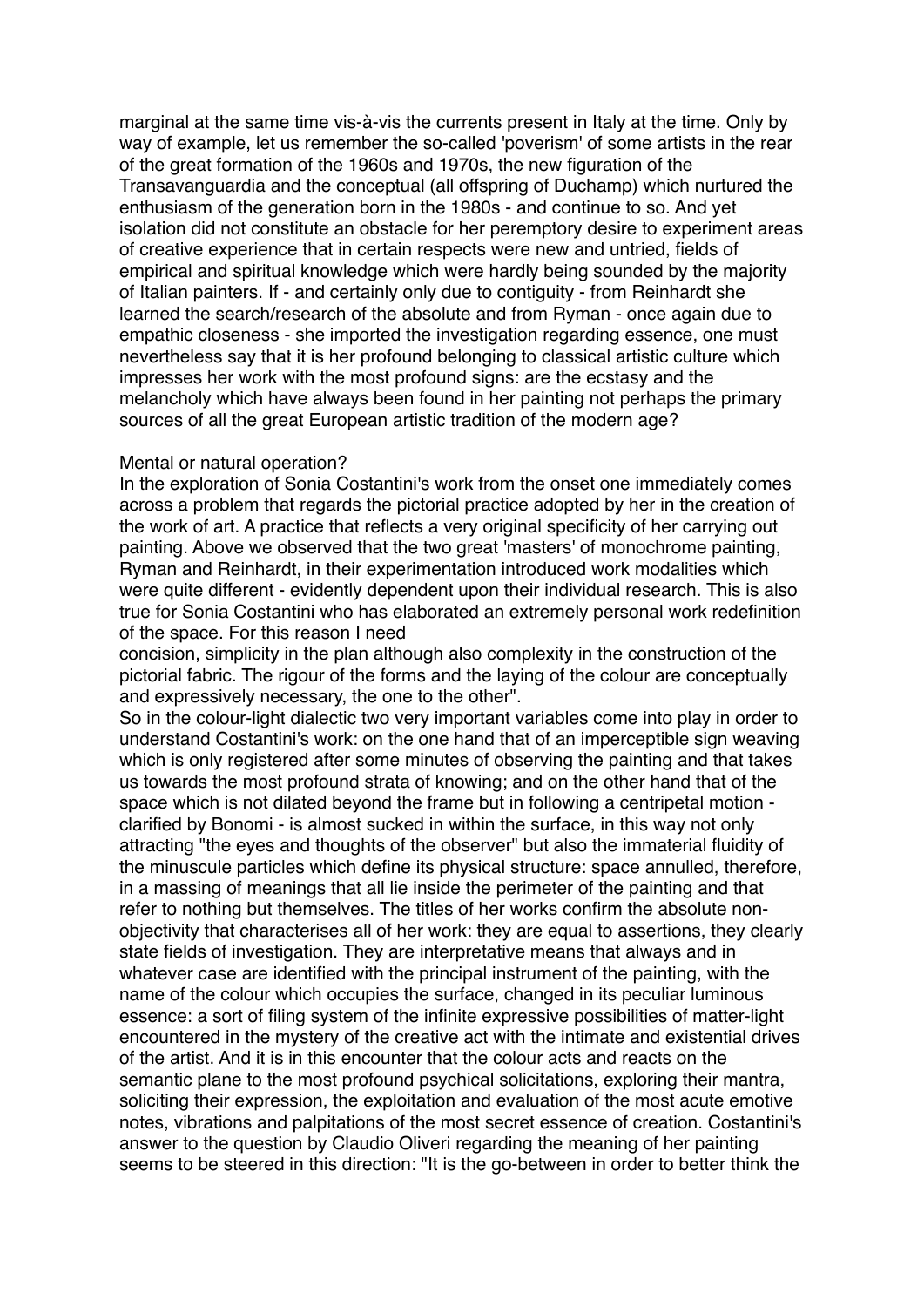world, a place of transit where things seem close to revealing themselves. It is the urgency of saying with the knowing how to say, fragment of space where colours, figures and forms tell the ineffable, visited by light".

She uses adjectives and verbs that immediately refer to the mysterious visionary quality of creation: are revelation and ineffability not perhaps words that refer to the inaccessible nature regarding every description of the creative act? And yet we know that thanks to empathy, to the einfühlungtheorised by Vischer - who in this way denominated the emotional relationship of participation that one feels before a work of art - the mystery of artistic creation is substantiated between the doing and the looking, between the searching for and the finding, between accrediting and revealing, all actions that coexist in the artist's relationship with his or her public, by now become protagonist of a new creative act which is brought about in sight and in the awareness of the unveiled truths. We are therefore faced by a true epiphany of painting which is freed before our eyes in the naturalness of its pure essence: that is, in the rarefied rituality of the spreadings of colour, in the prophecy of a material doing which embodies unimaginable consequences, discovering the most profound meaning of a melancholy descent towards the elusive nature of life which passes through the inexpressible solitude of the soul. By what road to once again emerge onto the surface, to return from where one arrived, to take a reboursthe paths of the descent? What stirs the heart of the artist in the experience of the infiniteness of her own creation?

The requisites for doing/making art are the search for the absolute and for universality.

Probably this old sentence contains a part of the truth and shows a path possible for the ascent. Above all it seems appropriate in order to reply to that search for the sense of monochrome painting, for the most part subject to a simplistic interpretation or else judged as superficial painting which denies/rejects the ethical and aesthetic value precisely due to its obsessive reductionism. And yet, if less is more as the minimalists declared, to which very little is owed today by monochrome painting, then also in the field of this specific genre the rarefaction of the sign, of the colour and of space - forced onwards to the limit of absolute formal Nothingness, 'matteric' and chromatic - could mean very much more than an intellectual exercise. Moreover, for more than sixty years from generation to generation we have seen the repetition of the same anxiety to experiment these so-called 'off limit' zones of painting. Can one believe that the destiny of this particular creative experience - still not yet exhausted in its most authentic vein - can be marked by a descending parabola? Do we not perhaps owe this inexhaustible vitality of monochrome art to the 'disenchantment' of much of postmodernist conceptual painting, as also to "today's flowering of an ephemeral art that marks the second phase of the secularisation of art prophesied by Marcel Duchamp", as Barbara Rose explains? And that hope in its ability to resist the media flows and the adverse powers of the market is not perhaps identified with the search for the absolute and for universality to which it has bestowed all of its energy? In looking at the works by Sonia Costantini,capable of always transmitting new meanings, new perturbation but also new prophesies, it would really seem that this is one of the few fronts of contemporary art capable today as in the past - of touching the invisible and most sensitive chords of that existential search which grips the heart of the artist and which before our eyes opens to the ecstasy of a possible truth.